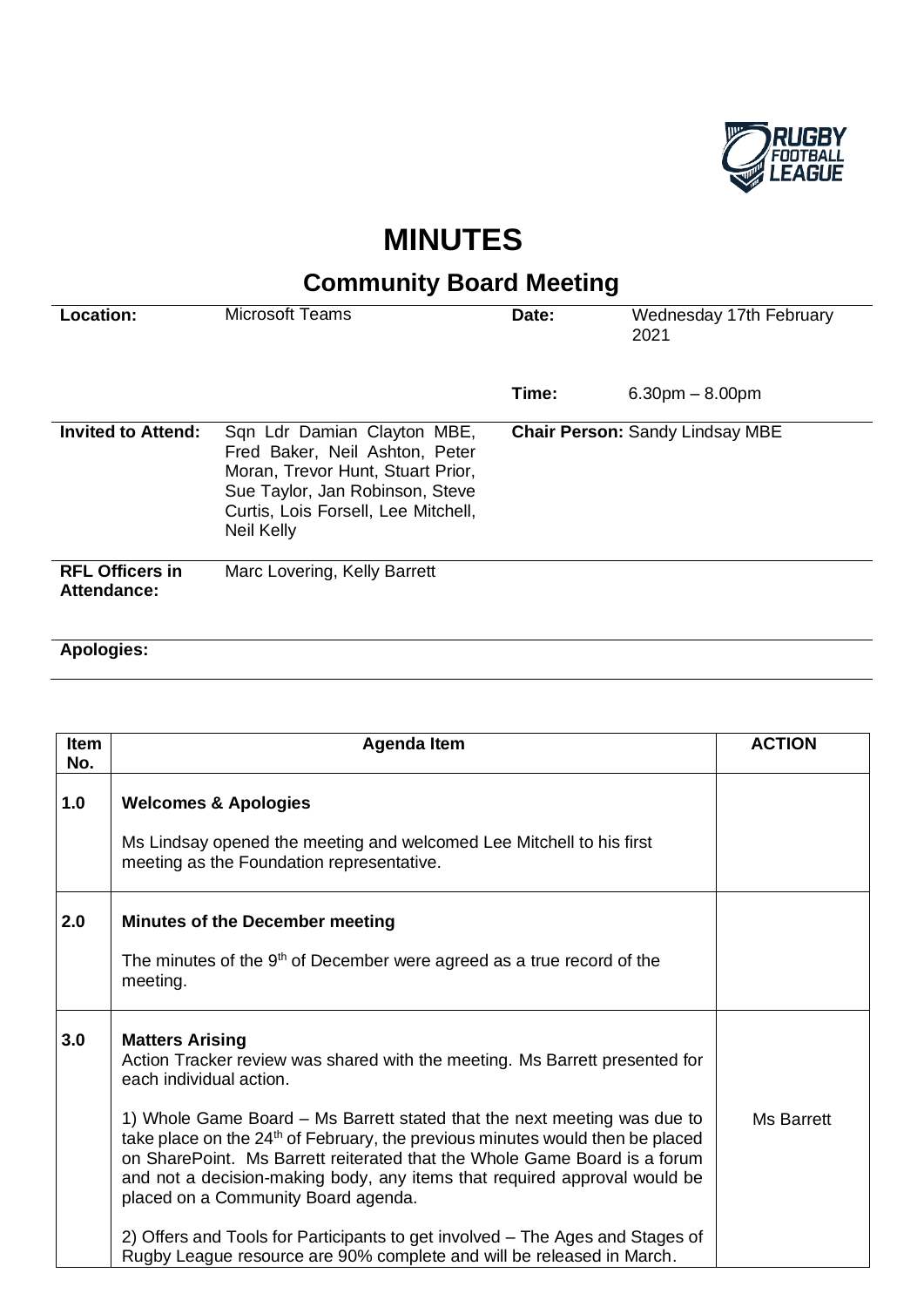|     | 3) Primary Rugby League Rules - Has been carried forward to 2021. Youth<br>and Junior Leagues to be updated at their meeting on the 27 <sup>th</sup> of February.                                                                                                                                                                                                                                                                                                                                                                                                                                                                                                                                                                                                                                                                                                                                   | Ms Robinson       |
|-----|-----------------------------------------------------------------------------------------------------------------------------------------------------------------------------------------------------------------------------------------------------------------------------------------------------------------------------------------------------------------------------------------------------------------------------------------------------------------------------------------------------------------------------------------------------------------------------------------------------------------------------------------------------------------------------------------------------------------------------------------------------------------------------------------------------------------------------------------------------------------------------------------------------|-------------------|
|     | 4) Game Wide Review Tracker - All actions from the Game Wide Review have<br>been picked up in Community Strategy Work for 2021 onwards.                                                                                                                                                                                                                                                                                                                                                                                                                                                                                                                                                                                                                                                                                                                                                             |                   |
|     | 5) RLWC Legacy – This will be an agenda item for the next meeting.                                                                                                                                                                                                                                                                                                                                                                                                                                                                                                                                                                                                                                                                                                                                                                                                                                  | Ms Barrett        |
|     | Mr Moran asked if the various Board members have had their authorities<br>extended and have the legitimate right to be a representative on the Board.<br>Mr Moran gave an example of the NCL undertaking a mandate from the Clubs<br>to continue in post for another year.                                                                                                                                                                                                                                                                                                                                                                                                                                                                                                                                                                                                                          |                   |
|     | Ms Barrett responded by stating that Mr Moran and Mr Hunt were not in<br>attendance representing the NCL. All Members of the Community Board had<br>been voted on in accordance with the Community Board terms of reference.<br>Mrs Barrett went on to say that at the next meeting we need to review the<br>terms of reference.                                                                                                                                                                                                                                                                                                                                                                                                                                                                                                                                                                    | <b>Ms Barrett</b> |
| 4.0 | <b>Community Strategy</b>                                                                                                                                                                                                                                                                                                                                                                                                                                                                                                                                                                                                                                                                                                                                                                                                                                                                           |                   |
|     | Mr Lovering presented on the 21-25 Community Strategy. A copy of the<br>presentation will be placed on SharePoint for people to review.                                                                                                                                                                                                                                                                                                                                                                                                                                                                                                                                                                                                                                                                                                                                                             | Ms Barrett        |
|     | Mr Lovering explained that previous strategy documents have been tied in to,<br>and driven by, Sport England funding cycles. It was felt that there was a need<br>to develop a Community Strategy not limited to the Sport England Funds along<br>with a desire to be more transparent and accountable to the wider Community<br>Game stakeholders. This involves reporting on the work going on in the<br>Community Game beyond the existing reporting structures at Board and<br>Council levels. The strategy would contain clear goals, milestones, and<br>interventions that will be reviewed annually for greater accountability. This will<br>be combined with a longer-term view which, whilst challenging due to<br>uncertainty around future funding, will frame the longer-term goals for across<br>the Community Game and define a comprehensive strategy for the rest of the<br>decade. |                   |
|     | Mr Lovering elaborated on the strategy process to date, as outlined in slide 5.<br>In Autumn 2019, there was a positive review regarding the progress made in<br>the first three years of the funding cycle, with particularly strong growth in the<br>Women's and Girls and Disability Sport areas of the Community Game being<br>highlighted. Off the field, it was during these three years that the competition<br>management system LeagueNet was introduced, and the OurLearning Zone<br>platform was developed.                                                                                                                                                                                                                                                                                                                                                                              |                   |
|     | Following a meeting with Sport England in February 2020, the message was<br>'evolution not revolution'. The RFL were on the right track and had plenty of<br>scope for further positive developments in a lot of areas. Then, in March 2020,<br>the Covid-19 Pandemic hit, impacting everything, including Sport England's<br>own strategy, and diverting focus towards areas such as supporting<br>Community Clubs and focusing on sustainability.                                                                                                                                                                                                                                                                                                                                                                                                                                                 |                   |
|     | In December 2020, there was a further meeting with Sport England, to outline<br>achievement goals for 2021. The new funding cycle, due to begin in March<br>2021, was delayed by a year however, certainty around 2021 funding was<br>provided by Sport England. At a follow-up meeting in January 2021 the RFL                                                                                                                                                                                                                                                                                                                                                                                                                                                                                                                                                                                     |                   |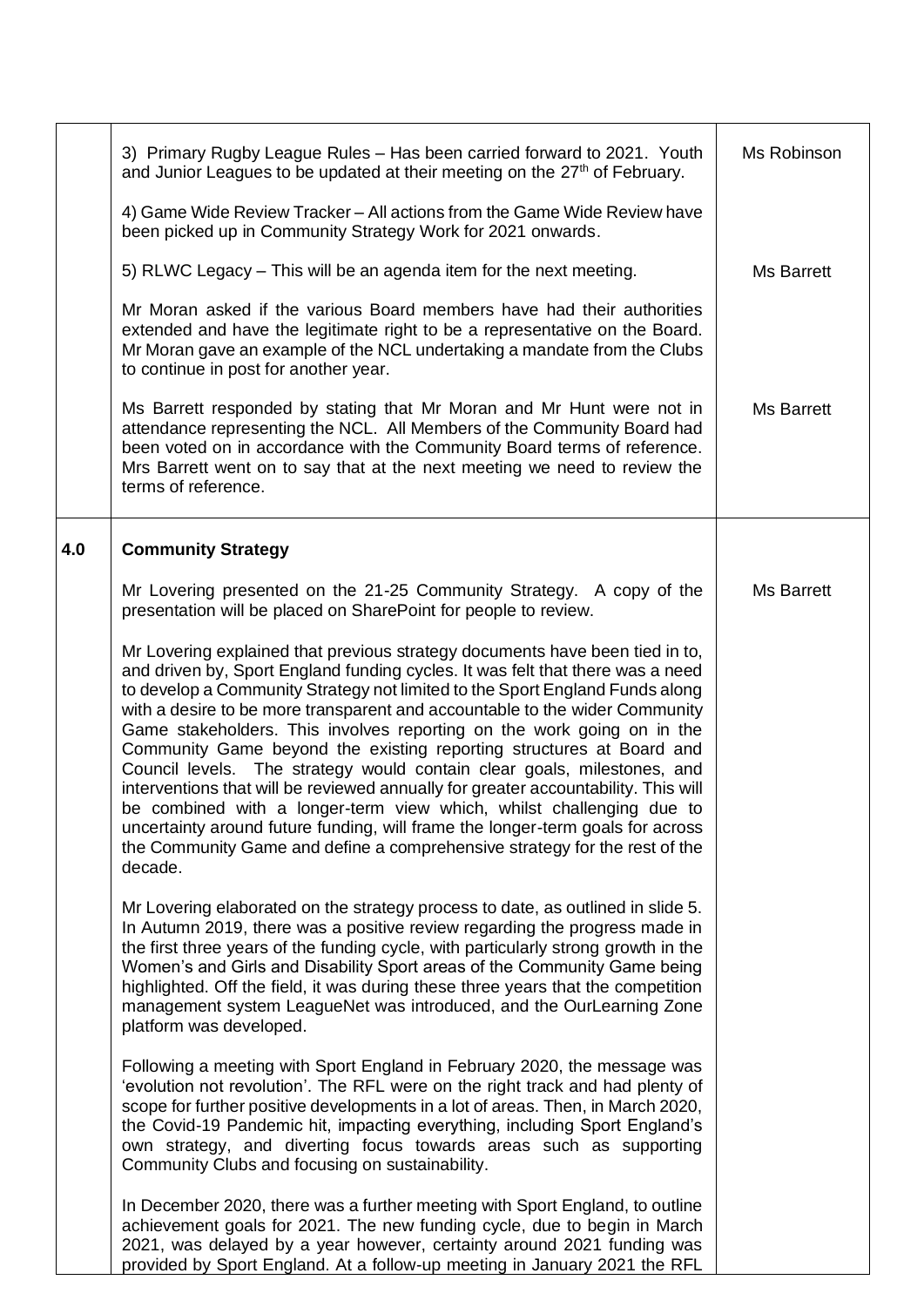provided Sport England with an update on the strategy work, in the form of a similar presentation to that given to the Community Board. Feedback on the presentation and the general direction of the strategy was positive. Work on the strategy is ongoing and will continue through the next few months.

There were several key considerations that have helped inform the thoughts and direction of the strategy. The RFL Strategy 2015-21 acted as a starting point and discussions at the RFL Board level around the wider business strategy helped steer thoughts so that the strategies align where possible. The feedback from the Your Game, Your Say review and report of the Tackle It Action Plan have further influenced thoughts on the strategy.

Mr Lovering went on to outline further influences on the strategy. The Rugby League Dividend framed the economic and social value of Rugby League, a theme that will run throughout the strategy. The Our League Life project, which has been presented on previously, is picked up within the strategy.

The current 'Towards an Active Nation' and new 'Uniting the Movement' Sport England strategies have inevitably influenced thinking around the strategy, as the Community Game's largest funder. Finally, with the strategy beginning in 2021 and moving beyond, the Rugby League World Cup 2021 has been incorporated to ensure we maximise the benefits of the tournament.

Mr Lovering highlighted the challenges to planning a strategy presented by the changing funding landscape. There has been significant government support secured throughout the pandemic, in the realm of £28 million up to now. We need to be mindful that it is expected broadcast income will reduce which will impact on areas including Sky Try, which provided substantial investment for the Community Game. Sport England funding levels beyond 2022 are uncertain, so there is a need for the RFL to become less reliant on public funding and diversify income streams. This is already in motion, with the Inspiring Futures fund, which has seen £500k go to Foundations to deliver the programme and the membership scheme, to be discussed later in the meeting.

The new Sport England strategy, Uniting the Movement, was discussed, as it directly influences our strategy to secure funding streams. This focuses on providing opportunities to people and communities traditionally left behind by sport, such as, LGBTQ+, BAME and female participants.

Sport England have identified five big issues: Physical Wellbeing, Mental Wellbeing, Social & Community Development, Economic Development, and Individual Development. These relate directly to the same government outcomes and you will see them run as themes throughout the Community Game strategy.

Mr Lovering continued by highlighting the framework that will sit behind the strategy. On an external, public-facing, level there will be an overarching Community Rugby League strategy document that highlights headline figures and key targets, examples of graphics can be seen on slide 13. This headline document will be supported by 25 framework documents, example of the Inclusion framework on slide 14, which will have more focus and detail on specific areas, providing goals and targets that the RFL can be held accountable for.

Internally, there is a working document which is used daily and drills down into specific details, setting out a roadmap and operational plan for moving through the strategy period, PDRL example on slide 15. The document sets out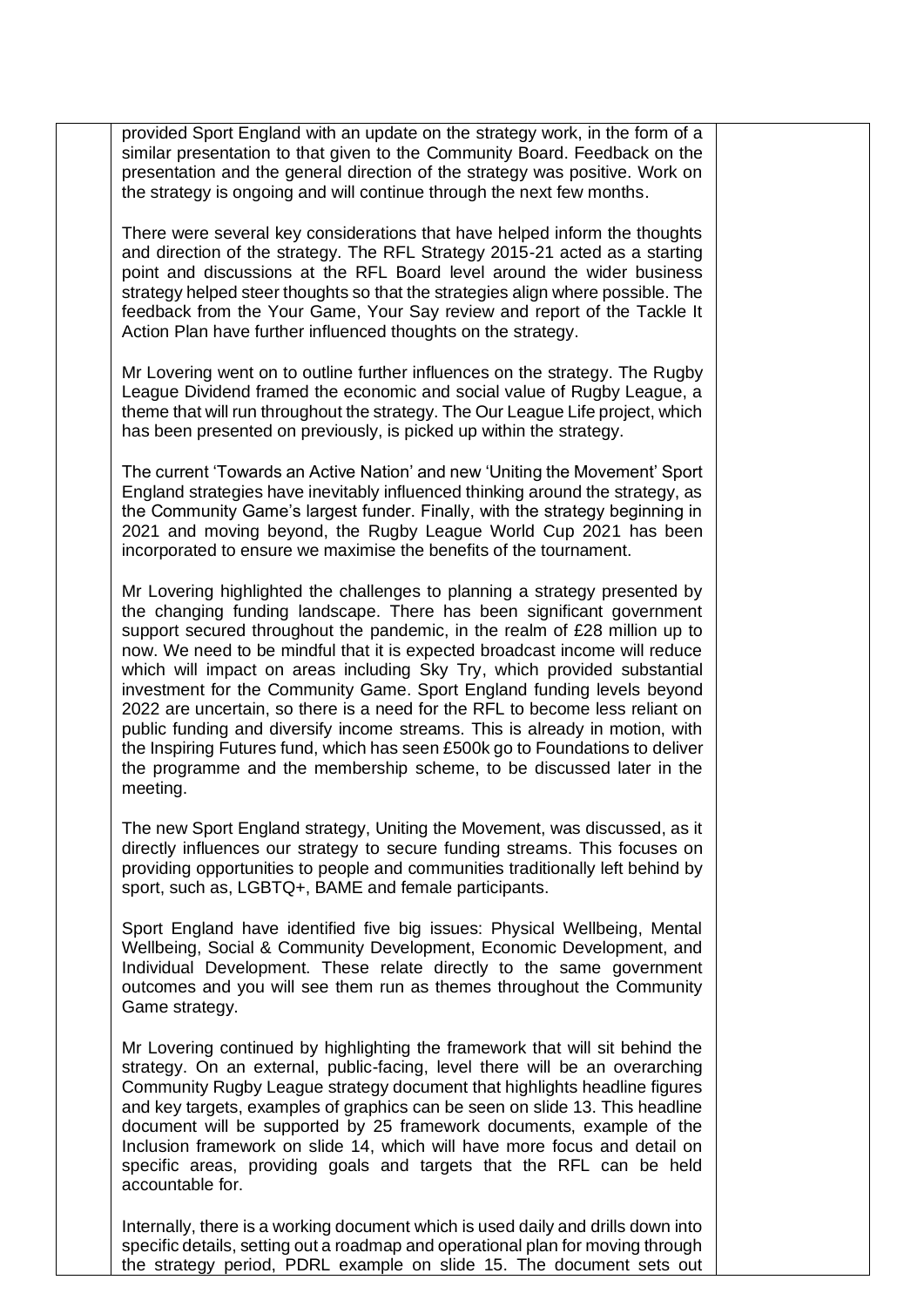| specific steps and interventions required to achieve the targets and goals that<br>will be highlighted in the framework documentation, as well as focusing on<br>how we can work towards the vision for 2030. Sport England is keen that the<br>RFL take real insight and learnings from the strategy work, which they can<br>then apply to other sports if applicable.                                                |             |
|------------------------------------------------------------------------------------------------------------------------------------------------------------------------------------------------------------------------------------------------------------------------------------------------------------------------------------------------------------------------------------------------------------------------|-------------|
| 2021 is the first year of the strategy and a big one for the sport, with the World<br>Cup at the end of the year. With this in mind, we have six key focuses for<br>2021:                                                                                                                                                                                                                                              |             |
| 1) Sustainability – Ensure we support Clubs, Foundations, and other<br>stakeholders to get to the start line when we can return to play.<br>2) Engage - Keeping people engaged before activity returns. The<br>Foundations and Clubs have been doing work on this, making sure that<br>they stay in contact with their participants, to increase the likelihood of                                                     |             |
| participants returning.<br>3) Reactive - We must be reactive as well; the current situation is very fluid,<br>and we need to be positioned to react as efficiently as possible to any<br>changes in the landscape. There is lots of background work underway to<br>ensure we are where we need to be with DCMS and our Clinical Advisory<br>Group.                                                                     |             |
| 4) Reintroduce - Whilst we ran some activity in autumn last year however,<br>we need to get Competition Structure back as soon as we can.                                                                                                                                                                                                                                                                              |             |
| Maximise – Maximise the benefit of the World Cup.<br>5)<br>Rebuild – It has been a tough 18 months and, as the season resumes, we<br>6)<br>will be able to see who has not made it back. It is then key that we engage<br>with stakeholders and focus on how we can support and help Clubs to<br>rebuild.                                                                                                              |             |
| Mr Lovering explained that the strategy would focus on key areas:                                                                                                                                                                                                                                                                                                                                                      |             |
| <b>Core Community</b><br>٠<br><b>Education &amp; Resilience Pathway</b><br><b>Colleges &amp; Universities</b><br>$\bullet$<br>Social Impact                                                                                                                                                                                                                                                                            |             |
| The Board were taken through what would be covered in these areas (See<br>slides 20-31)                                                                                                                                                                                                                                                                                                                                |             |
| Mr Lovering explained that we are due to sit down with Sport England towards<br>the end of the Summer, at that point we would like to have our final RFL<br>Strategy & Vision 2030 and full suite of Framework Documents in place. As<br>we have the World Cup this year, we are pushing Sport England for<br>confirmation on our funding allocation so we can ensure we can maximise the<br>benefit of the World Cup. |             |
| Mr Lovering concluded the presentation and stated that we would start to pick<br>up with members of the Community Board on their relevant areas.                                                                                                                                                                                                                                                                       |             |
| Mr Baker asked if the list and names of the framework documents could be<br>shared with the Community Board.                                                                                                                                                                                                                                                                                                           | Mr Lovering |
| Mr Lovering said he was very close to having a final version of the Community<br>Strategy document which would be ready for the next meeting.                                                                                                                                                                                                                                                                          | Mr Lovering |
| Mr Moran asked from a political point of view how we were including or<br>referencing "Levelling up" as we are a Northern sport playing in deprived                                                                                                                                                                                                                                                                    | Mr Lovering |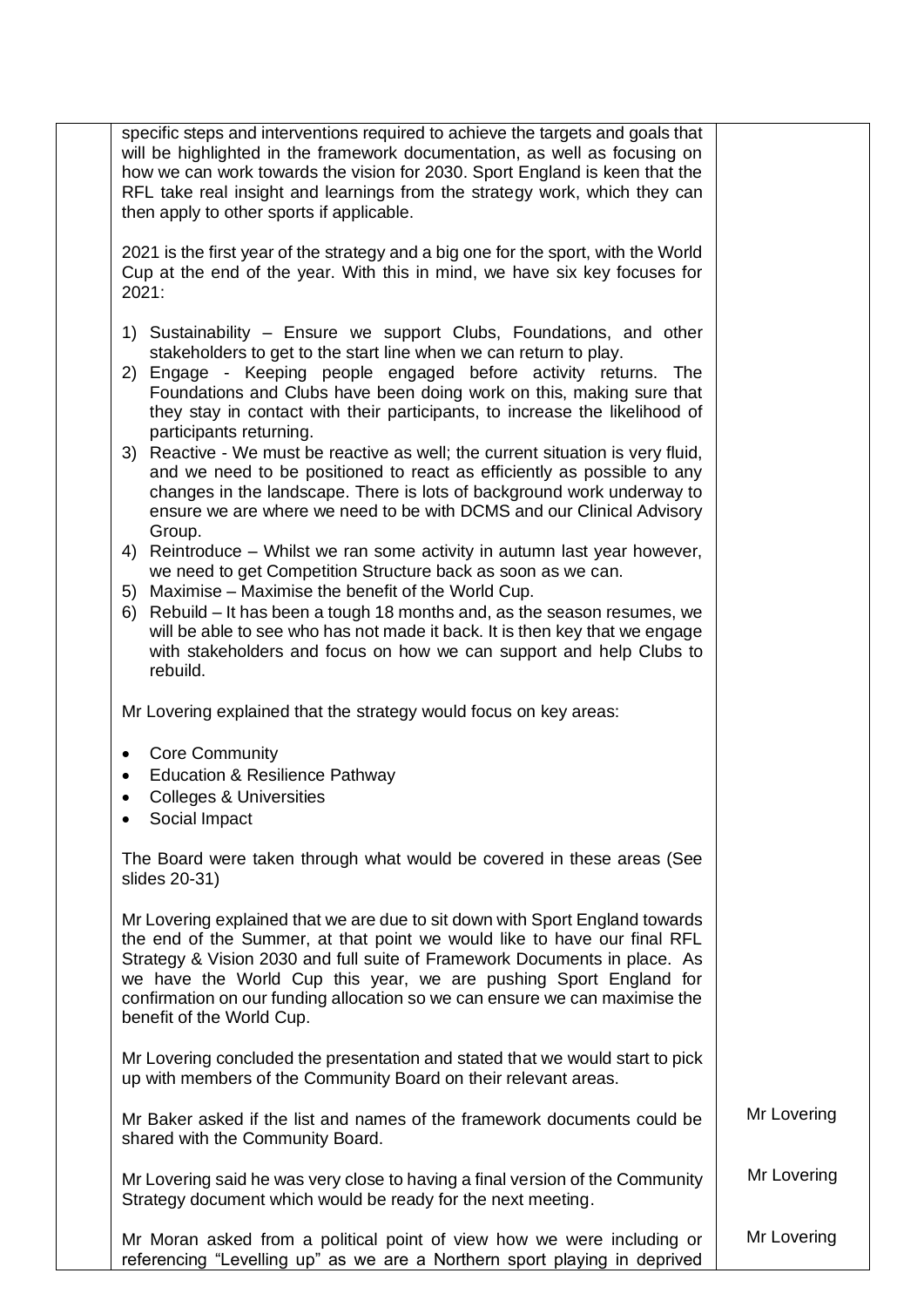|     | areas. Mr Lovering responded that this would flow through in the social impact<br>section as this is around supporting underrepresented groups and we do<br>constantly refer that Levelling Up is real. He went on to say that we still expect<br>75% of our resource to flow into our more established areas, but there is<br>nevertheless the need for a strategy in the South as we do need to grow those<br>areas of the sport as well. There will be a North strategy picking up Cumbria<br>and the North East so there will be support for those other areas<br>proportionately.                                                                               |  |
|-----|----------------------------------------------------------------------------------------------------------------------------------------------------------------------------------------------------------------------------------------------------------------------------------------------------------------------------------------------------------------------------------------------------------------------------------------------------------------------------------------------------------------------------------------------------------------------------------------------------------------------------------------------------------------------|--|
|     | Mr Moran expressed concerns that the Sky Try programme may disappear<br>with a drop to current funding and asked if attempts were being made to 'ring<br>fence' funding to ensure a continuation of the programme. Mr Lovering<br>responded that there are differences between the foundations and their<br>reliance on the funding.                                                                                                                                                                                                                                                                                                                                 |  |
|     | Mr Moran asked if we were targeting Primary Schools on their school pupil<br>premiums. Mr Lovering invited Mr Mitchell to respond. Mr Mitchell said that<br>a lot of Foundations are tapping into the pupil premium money. From a<br>Warrington perspective, they have used Sky Try to build the strong<br>relationships with the schools and then as soon as possible they will engage<br>in discussions with schools on what the offer will look like in terms of delivery.<br>Other Foundations have done partner school programmes outside of the Sky<br>Try ages.                                                                                               |  |
|     | Mr Moran asked that from a central point of view should we not have a more<br>fundamental approach, rather than leaving it to each individual Foundation.<br>Mr Lovering responded that we have previously looked at the possibility of a<br>national programme however it is something we are keen to review.                                                                                                                                                                                                                                                                                                                                                       |  |
|     | Mr Prior stated that he believed we had a fair argument to go back to<br>Government or Sport England to ask for funding. With Sky Try removed we<br>have already had the inactivity of children for 18 months and, with obesity on<br>the rise, we should be able to demonstrate that the loss of Sky Try will impact<br>further on our recovery plan. Mr Lovering said that we are in discussions with<br>Sport England and Public Health England around what funding is available.<br>Mr Prior said there must be a way of turning up and playing without the need<br>for all the regulations. Mr Lovering said this is part of the Player Development<br>concept. |  |
|     | Mr Hunt asked what about the people that run the Clubs and activity and the<br>education of these. Mr Lovering responded that there will be a new workforce<br>strategy that will run alongside the Community Strategy. RLWC are running<br>a programme to get 250 volunteers at Clubs before the RLWC. We are<br>currently asking a lot more of volunteers, so it is important that we do support<br>and lighten the load on volunteers. Our Learning Zone could be used to<br>provide education. Mr Hunt said we need to engage with younger volunteers<br>to get them involved.                                                                                   |  |
| 5.0 | <b>Financial Sustainability</b>                                                                                                                                                                                                                                                                                                                                                                                                                                                                                                                                                                                                                                      |  |
|     | Ms Lindsay said a lot of work has been undertaken in the background since<br>we last spoke about this, we have been looking at the tech system and<br>modelling work on the numbers and people. Ms Lindsay said she was excited<br>and feels that we are making some real progress. It has been agreed that the<br>messaging on this is about the sustainability of the Community Game.<br>Professional Players will not be required to take membership but will be                                                                                                                                                                                                  |  |